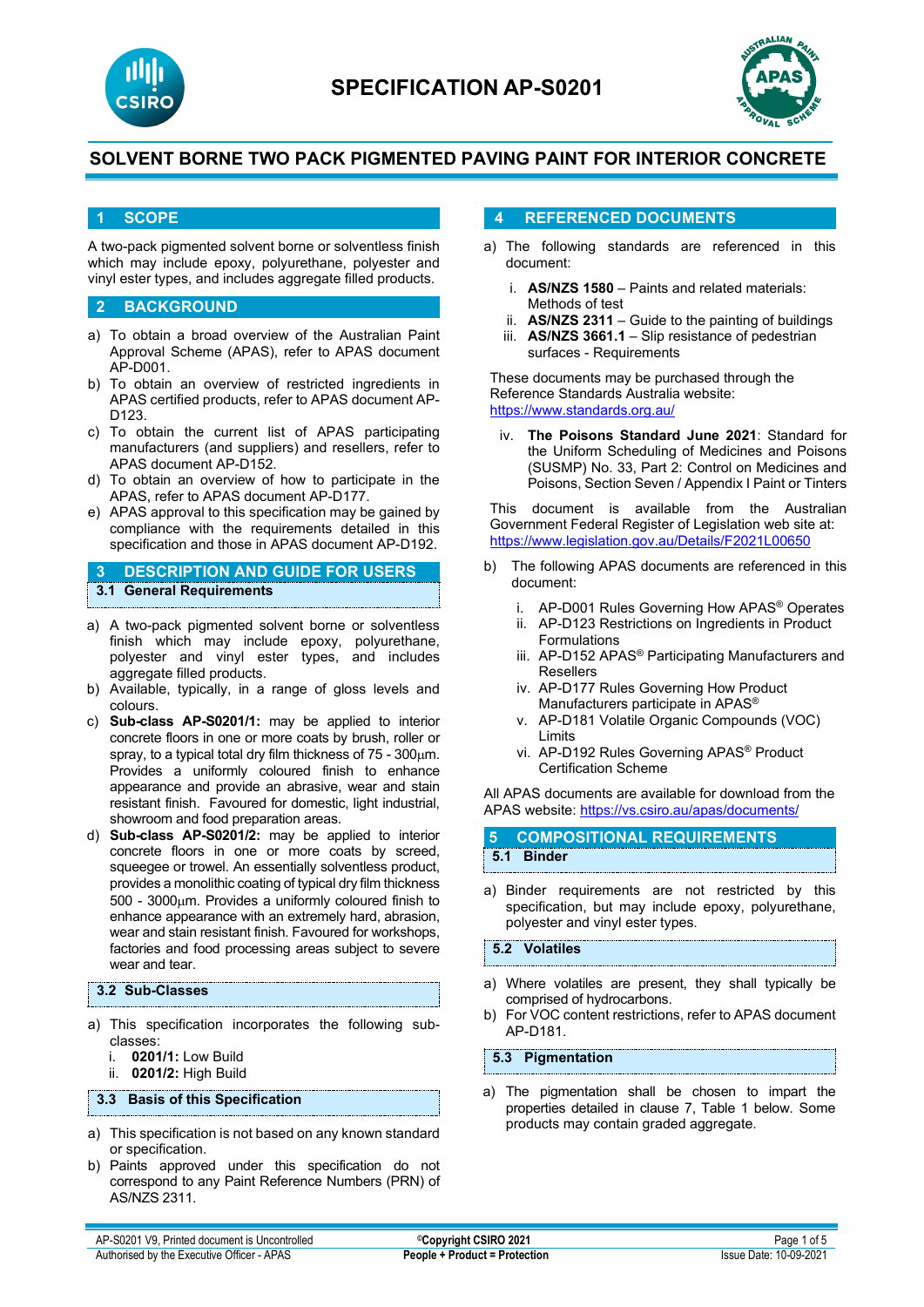



#### **5.4 Colour**

a) Products approved under this specification are normally available in a wide range of colours.

# **6 PRODUCT APPROVAL REQUIREMENTS**

- **6.1 General Requirements**
- a) The product and its application for approval shall comply with the relevant requirements of APAS document AP-D192 during the life of the approval.

#### **6.2 Technical Requirements**

- a) The product shall comply with **all** the requirements of clause 7, Table 1 below.
- b) The manufacturers own quality control schedule of tests and limits shall be allowed subject to the approval of the Executive Officer (EO), APAS.
- c) On request, the EO may request the results of the tests for a batch and compare these with previous batches.
- d) Density and non-volatile content by weight (NVCW) figures for each production batch of the approved product shall be within ±3% of the actual (not theoretical) figures quoted in the original product approval submission (APAS document AP-D139).
- e) Subject to compliance with all the requirements of this specification, the level of Approval appropriate to the application shall be given to the system.

### **6.3 Health and Safety Requirements**

- a) The manufacturer's Safety Data Sheet (SDS) must be studied closely prior to using the product and complied with during use of the product.
- b) Since some of the products covered by this specification contain hydrocarbon solvents, the paint is considered flammable and should be stored away from all sources of heat or ignition.
- c) Containers should be resealed immediately after use and good ventilation provided during use to minimise the risk of fire or explosion and the long-term toxic effects of absorption of the vapour into the lungs.
- d) Care should be taken to avoid contact with the skin by the use of protective clothing and barrier cream. All pumping equipment should be adequately earthed. A full-face air fed respirator should be used when spraying.
- e) Products intended for sale in Australia shall comply with all the requirements of the SUSMP. Products intended for sale in other countries shall comply with all local WHS and environmental requirements.
- f) The product shall comply with all requirements of clause 6.3 and 6.4 of APAS document AP-D192.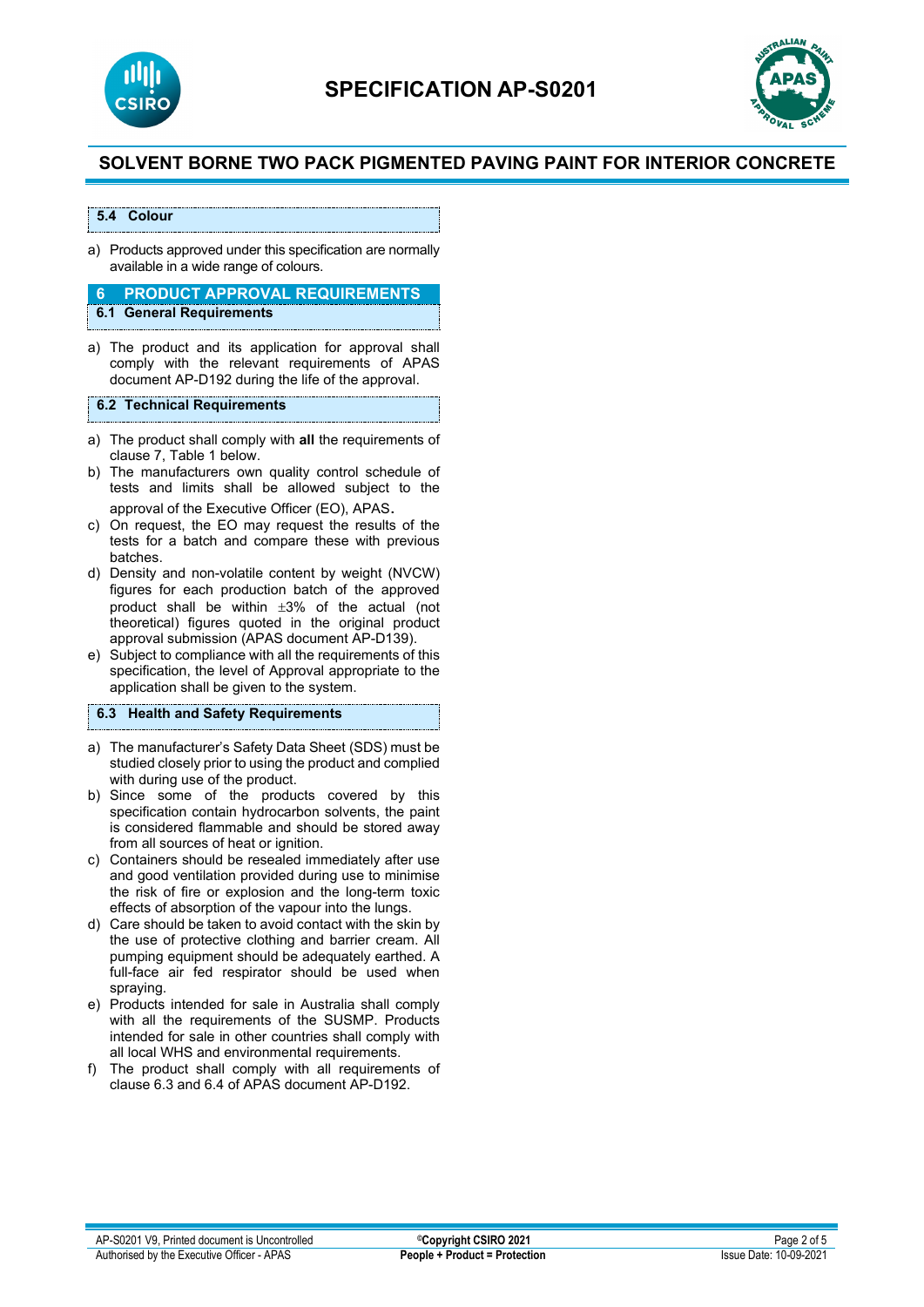



# **7 TABLE 1: PERFORMANCE PROPERTIES**

| <b>TEST</b>                                                                           | <b>AS/NZS</b><br>1580<br><b>METHOD</b> | <b>REQUIREMENTS</b>                                                                                                                                                                                                                                                                            |  |  |  |  |
|---------------------------------------------------------------------------------------|----------------------------------------|------------------------------------------------------------------------------------------------------------------------------------------------------------------------------------------------------------------------------------------------------------------------------------------------|--|--|--|--|
| Individual Component Testing - To be carried out on both Part A and Part B components |                                        |                                                                                                                                                                                                                                                                                                |  |  |  |  |
| <b>Preliminary Examination</b>                                                        | 103.1<br>211.2                         | Free from gel, coarse particles, skin and foreign matter. Uniform<br>consistency after manual reincorporation.                                                                                                                                                                                 |  |  |  |  |
| Viscosity                                                                             | 214.x                                  | State method and record results. To be within 5% of manufacturer's<br>specification.                                                                                                                                                                                                           |  |  |  |  |
| Storage Stability (12 Months)                                                         | 211.2                                  | Shall be readily incorporated to produce a uniform consistency free<br>from lumps, gel and other defects.                                                                                                                                                                                      |  |  |  |  |
| <b>VOC Content</b>                                                                    | <b>APAS</b><br>AP-D181                 | Refer to APAS document AP-D181 for method and limits.<br>If the APAS specification is not listed on AP-D181, a declaration of<br>VOC content is still required.                                                                                                                                |  |  |  |  |
| <b>Mixed Product Testing</b>                                                          |                                        |                                                                                                                                                                                                                                                                                                |  |  |  |  |
| <b>Fineness of Grind</b>                                                              | 204.1                                  | Maximum 50um (except aggregate filled types).                                                                                                                                                                                                                                                  |  |  |  |  |
| Non-volatile content by Volume<br>(Volume Solids)                                     | 301.2                                  | 0201/1: Minimum 30%.<br>0201/2: Minimum 80%.<br>Volume solids may be determined theoretically from raw material<br>data except where solid constituents incorporate sealed air voids.                                                                                                          |  |  |  |  |
| <b>Application Properties</b>                                                         | 205.1<br>205.2<br>205.3<br>205.4       | When thinned, if necessary, and applied to fibrous cement sheet by<br>the manufacturer's recommended method, the coating shall exhibit<br>satisfactory application properties.                                                                                                                 |  |  |  |  |
| <b>Recoating Properties</b>                                                           | 205.1<br>205.2<br>205.3<br>205.4       | When a further coat of test paint is applied to the previous test panel,<br>there shall be no working up of the basecoat and no runs, streaks,<br>sags or excessive roughness or grittiness. The finish shall be uniform<br>in gloss and colour and shall completely obliterate the substrate. |  |  |  |  |
| Surface Dry Condition                                                                 | 401.1                                  | When applied to fibrous cement sheet in one coat at the<br>manufacturers recommended spreading rate, the surface dry time<br>shall not exceed 6 hours.                                                                                                                                         |  |  |  |  |
| Hard Dry Condition (Mechanical<br>Thumb Test)                                         | 401.6                                  | When applied to fibrous cement sheet in one coat at the<br>manufacturers spreading rate, the hard-dry time shall not exceed 24<br>hours.                                                                                                                                                       |  |  |  |  |
| <b>Specular Gloss</b>                                                                 | 602.2                                  | By agreement with manufacturer.                                                                                                                                                                                                                                                                |  |  |  |  |
| <b>Scratch Resistance</b>                                                             | 403.1                                  | When the coating system is applied to a lightly abraded zincalume<br>steel panel and subjected to a 2500 g load, penetration to the<br>substrate shall not occur within 15 coincident scratches.                                                                                               |  |  |  |  |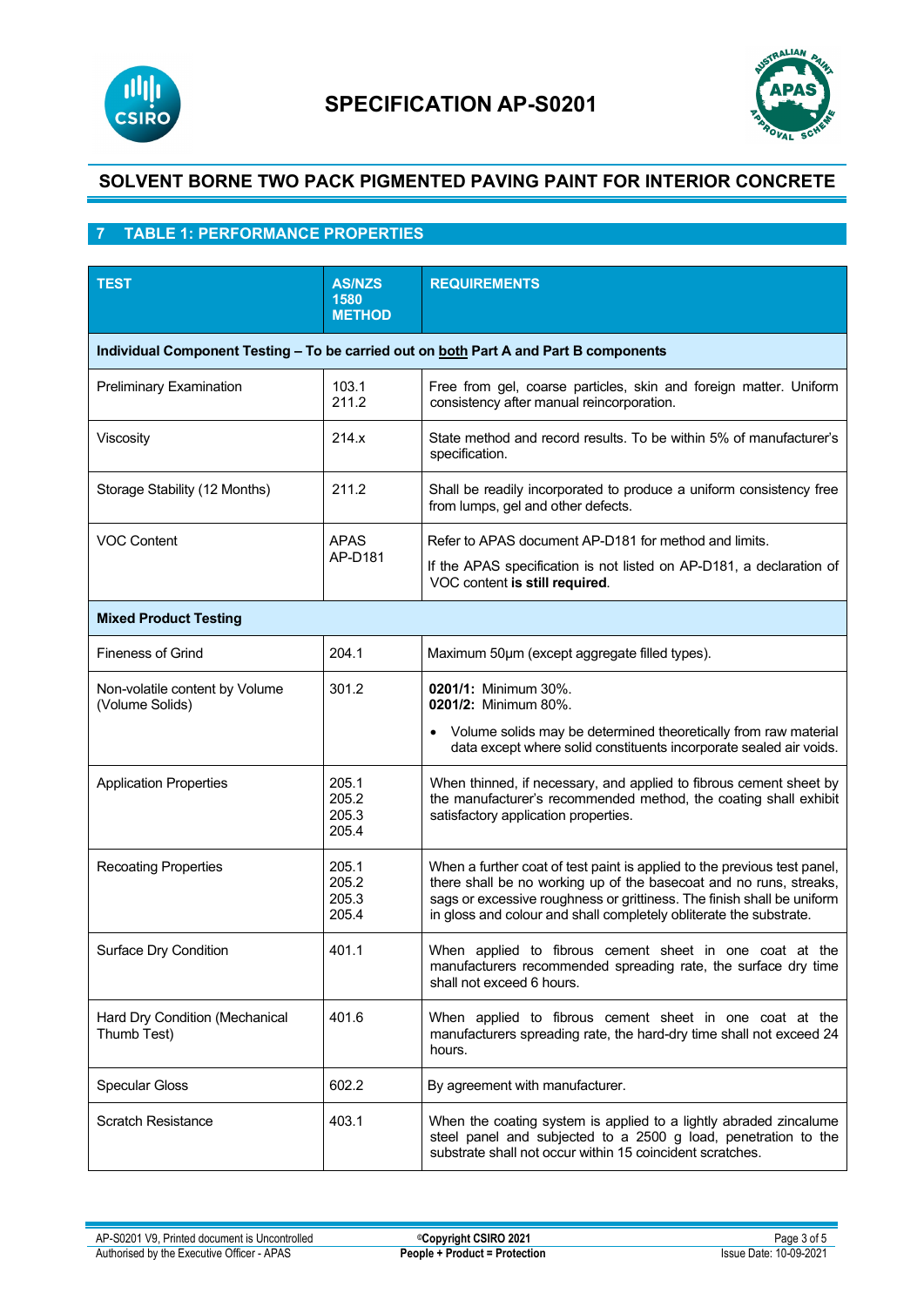



| <b>TEST</b>                                          | <b>AS/NZS</b><br>1580<br><b>METHOD</b> | <b>REQUIREMENTS</b>                                                                                                                                                                                                                                        |  |  |  |
|------------------------------------------------------|----------------------------------------|------------------------------------------------------------------------------------------------------------------------------------------------------------------------------------------------------------------------------------------------------------|--|--|--|
| <b>Mixed Product Testing (Cont.,)</b>                |                                        |                                                                                                                                                                                                                                                            |  |  |  |
| Resistance to Impact - Falling<br><b>Weight Test</b> | 406.1                                  | When the coating system applied to concrete is subject to a direct<br>impact of 0.2 joules, there shall be no cracking or dis-bonding of the<br>coating.                                                                                                   |  |  |  |
| Abrasion Resistance - Taber<br>Abrader               | 403.2                                  | When the coating system is applied to lightly abraded zincalume and<br>subjected to 100 revolutions with a mass of 500 g per wheel using<br>21/2 grade glass paper bonded to Shore A 50-55 Nema wheels, the<br>coating mass loss shall not exceed 100 mg.  |  |  |  |
| <b>Slip Resistance</b>                               | AS/NZS<br>3661.1                       | When required, and with appropriate additions of abrasive inclusions<br>either incorporated in the coating or broadcast over the surface, the<br>coefficient of friction of the cured coating shall not be less than 0.4 in<br>both the wet and dry state. |  |  |  |